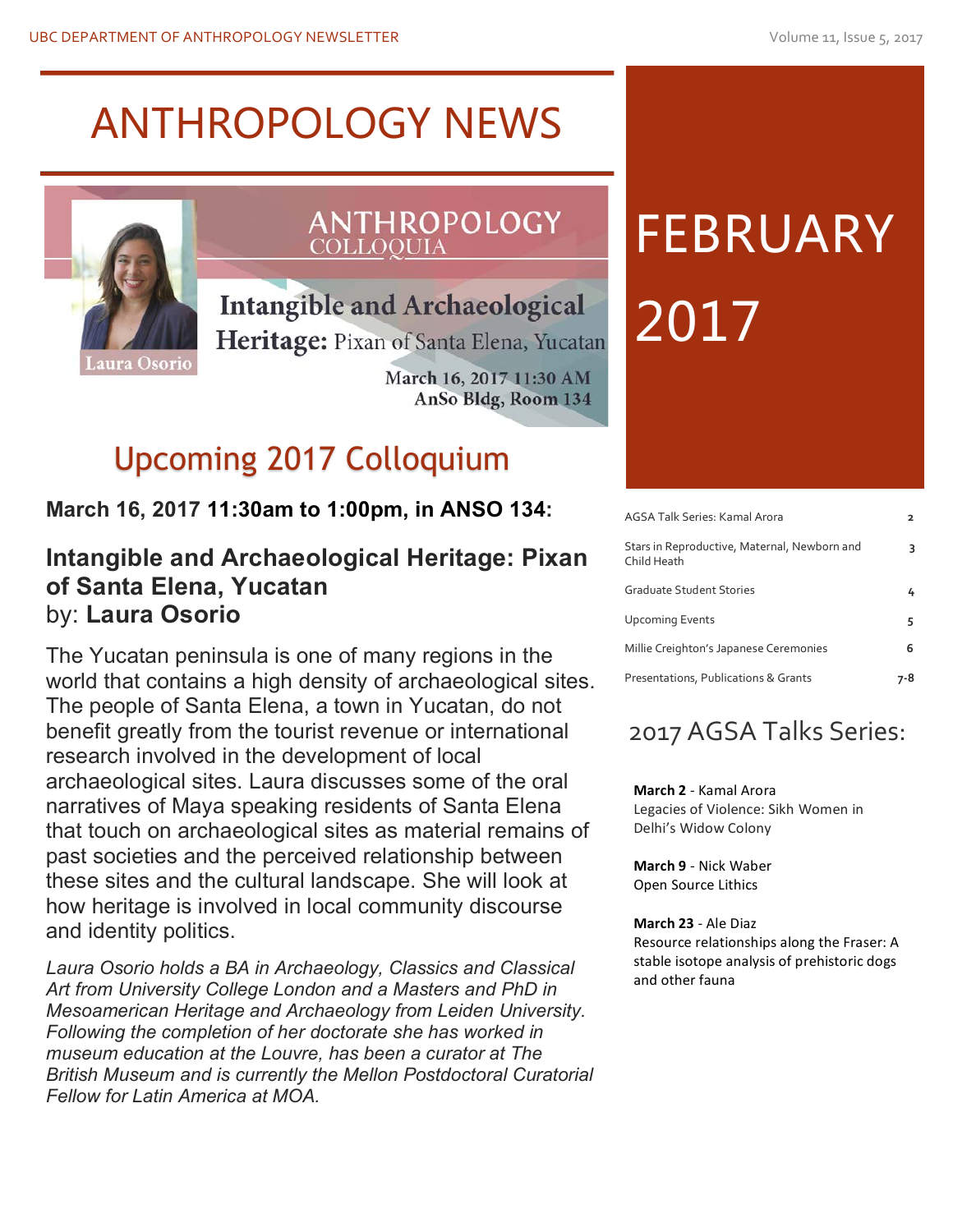

**Every year, the Anthropology Graduate Student Association (AGSA) hosts a series of lectures and research presentations by current graduate students in the department.** 

## **Legacies of Violence: Sikh Women in Dehli's "Widow Colony"** by: **Kamal Arora**

PhD Student Kamal Arora on the topic of her upcoming colloquium:

"My research examines how Sikh women who survived the anti-Sikh massacre in 1984 in Delhi, India, cope with the long-term legacies of violence and trauma amid the backdrop of the urban space of the city. After the assassination of then Prime Minister Indira Gandhi by her Sikh bodyguards, approximately thirtyfive hundred Sikh men were killed in October and November 1984. Many of the survivors, Sikh

### **KAMAL ARORA**

THURSDAY, MARCH 2 @ 3:30 in ANSO 1109



Legacies of Violence: Sikh Women in Delhi's "Widow Colony"

widows and their families, were relocated shortly after to the "Widow Colony," a designated slum also known as Tilak Vihar.

I begin by discussing in depth the space of the Widow Colony and its relation to the rest of the city of Delhi. I then analyze the events of the 1984 massacre through the narratives of Sikh widows and how they remember their experiences of violence. I discuss how violence can have long-term ramifications for everyday life in arenas such as kinship networks, economic stability, health and wellness, and social life. These experiences are further amplified by gender, caste, and class. I also examine the impact of the stigma of widowhood in this community. This research seeks to interrogate how memories of violence inform, and are constituted by, embodied, affective practices carried out in a gendered space produced by the state. I argue that Sikh widows cope with long-term trauma by creating new forms of sociality and memory through their everyday lives and religious practices in the Widow Colony. The memory of the 1984 violence figures heavily among the Sikh diaspora. Thus, I also explore the relationship between the Widow Colony and Sikhs in the transnational arena."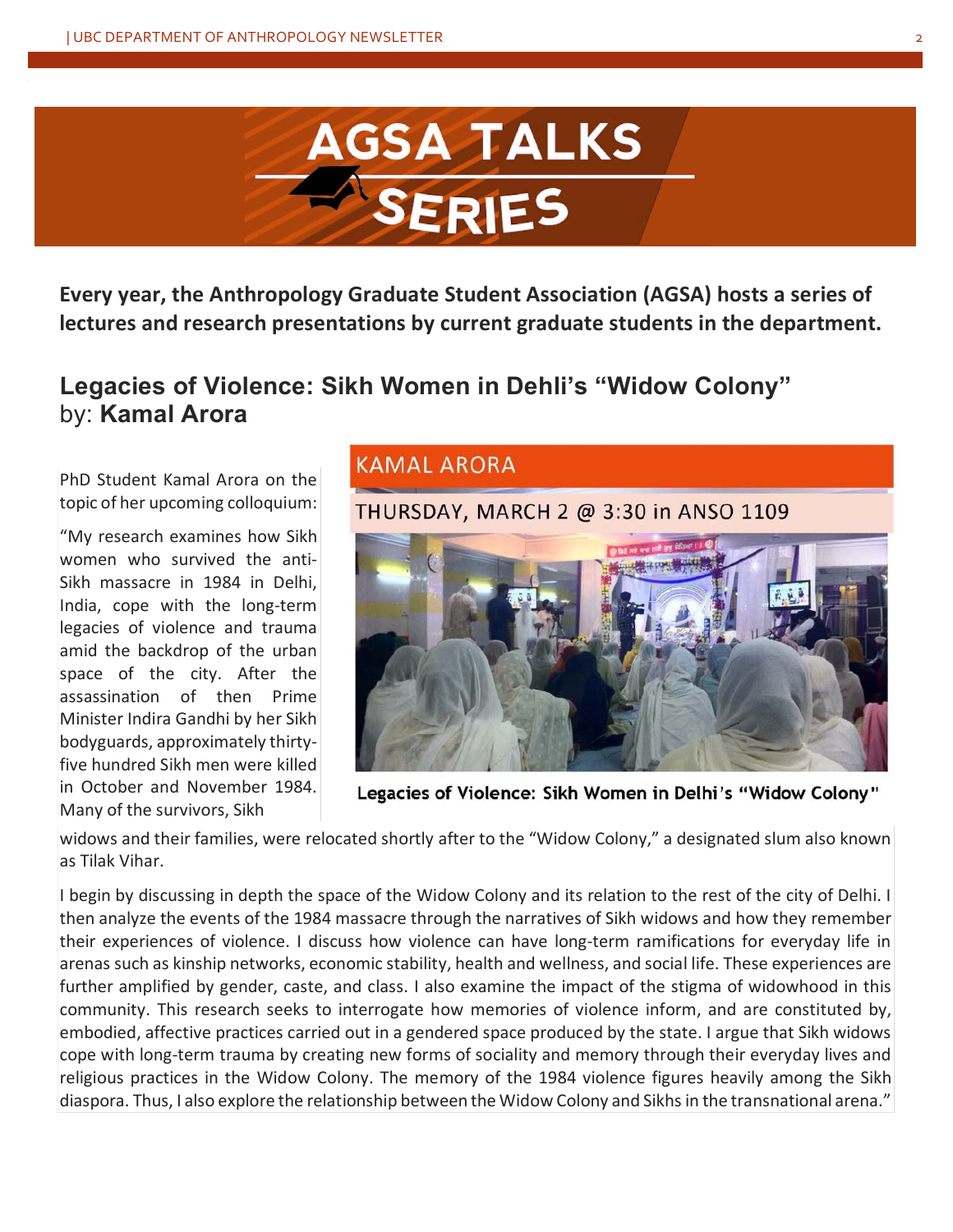## **Bill McKellin - Stars in Reproductive, Maternal, Newborn and Child Health**

UBC Anthropology Professor Bill McKellin is a co-investigator in the research project "To Evaluate the Role of Mobile Phone SMS Text Messages in Improving Vaccine Coverage among Children in Certain Districts of Pakistan," which is a collaboration with the Department of Pediatrics, Aga Kahn University in Karachi, Pakistan, and the UBC Departments of Pediatrics and Anthropology. Funded by a \$100,000 grant from Grand Challenges Canada's Stars in Reproductive, Maternal, Newborn and Child Health (Stars in Global Health) this project will study the use of SMS to improve the vaccination rates of young children in Pakistan.

The childhood vaccination rates in Pakistan are among the lowest in the world, a problem exacerbated by the CIA's impersonation of a vaccination team to find Osama bin Laden. This project will involve interviews with mothers of infants to identify barriers to completing the series of vaccinations necessary for effective disease resistance. These interviews will provide the basis of a strategy to send SMS text messages to families to educate them about vaccinations and remind them about schedule of vaccination appointments.

Professor McKellin is also a co-investigator a recently funded project in the Child-Bright Network, a national Strategy for Patient Oriented Research network that addresses the needs of children with brain-based developmental conditions. His project will examine means of aiding families to obtain health, educational, and social services in Halifax, Montreal, Winnipeg, and Vancouver using coaches and social media.

## Grand Challenges Canada® Grands Défis Canada



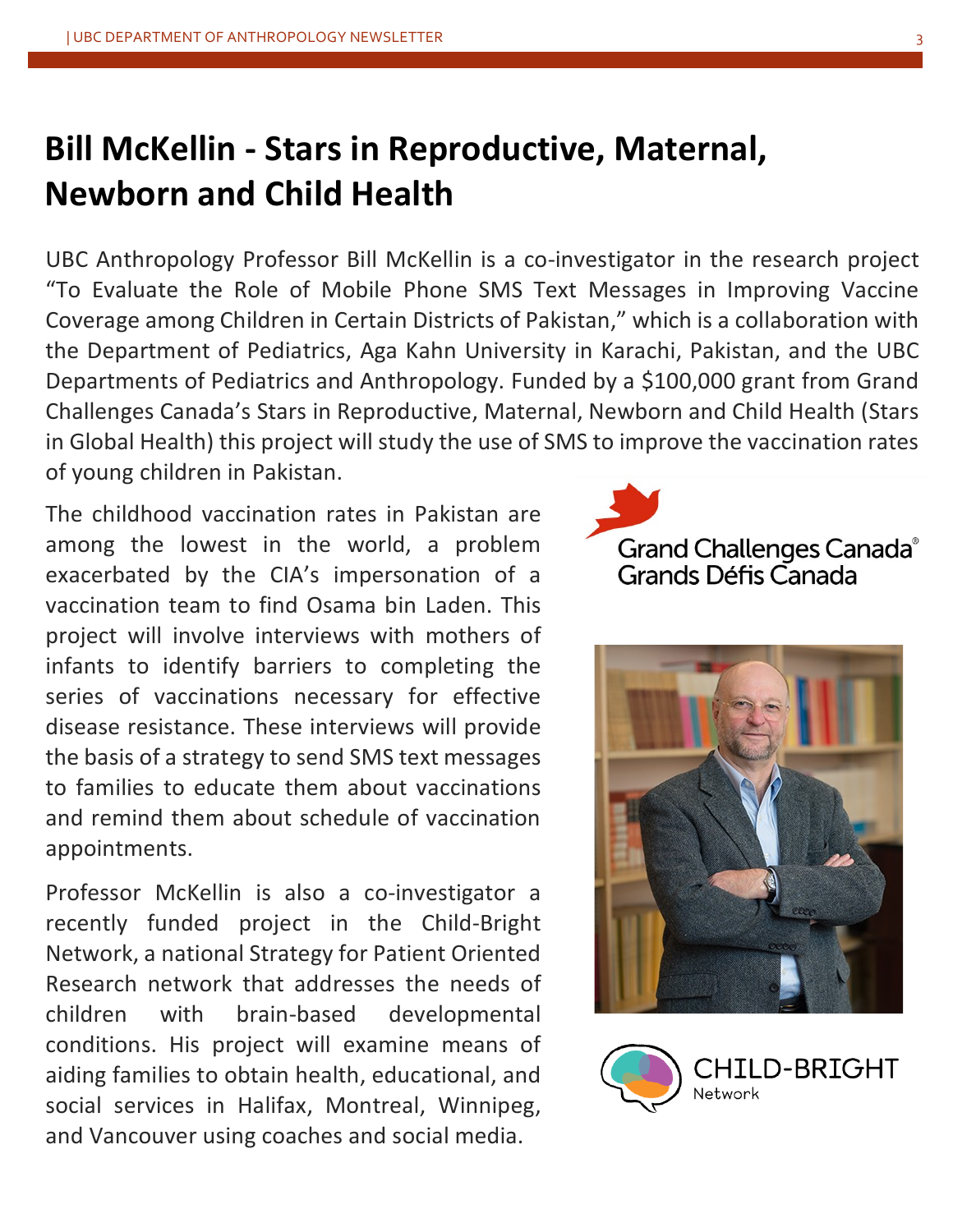# **Graduate Student Stories**

## **Jessica DeChamplain**

"My research is focused in South Korea and I look specifically at the marketing of English language lessons by hagwons (private supplementary schools). Within this topic, I examine the discourses that surround the English language, foreigners, education, gender, and status within South Korean society. These are all topics that I have been interested in for a long time, so I enjoy how this research really has allowed me to explore them all within that context."

Learn more about MA Student Jessica DeChamplain and what inspires her in our newest Graduate Student Story: http://anth.ubc.ca/graduate/graduate-student-stories



## **Hannah Quinn**

"Like most Anthropology students, I had a professor back in year 1 or 2 of my BA who said "anthropology is basically intense hanging out." Standing in front of a class of 250 or so undergraduates, he said, "small talk is not our game, we like to get weird, intensely personal conversations about family, life, religion, work, and death – that's our game." I have always thought of anthropology as more of a vocation rather than a career, and it seemed like the right fit for me."

Learn more about MA Student **Hannah Quinn** and what inspires her in our newest Graduate Student Story: http://anth.ubc.ca/graduate/graduate-student-stories

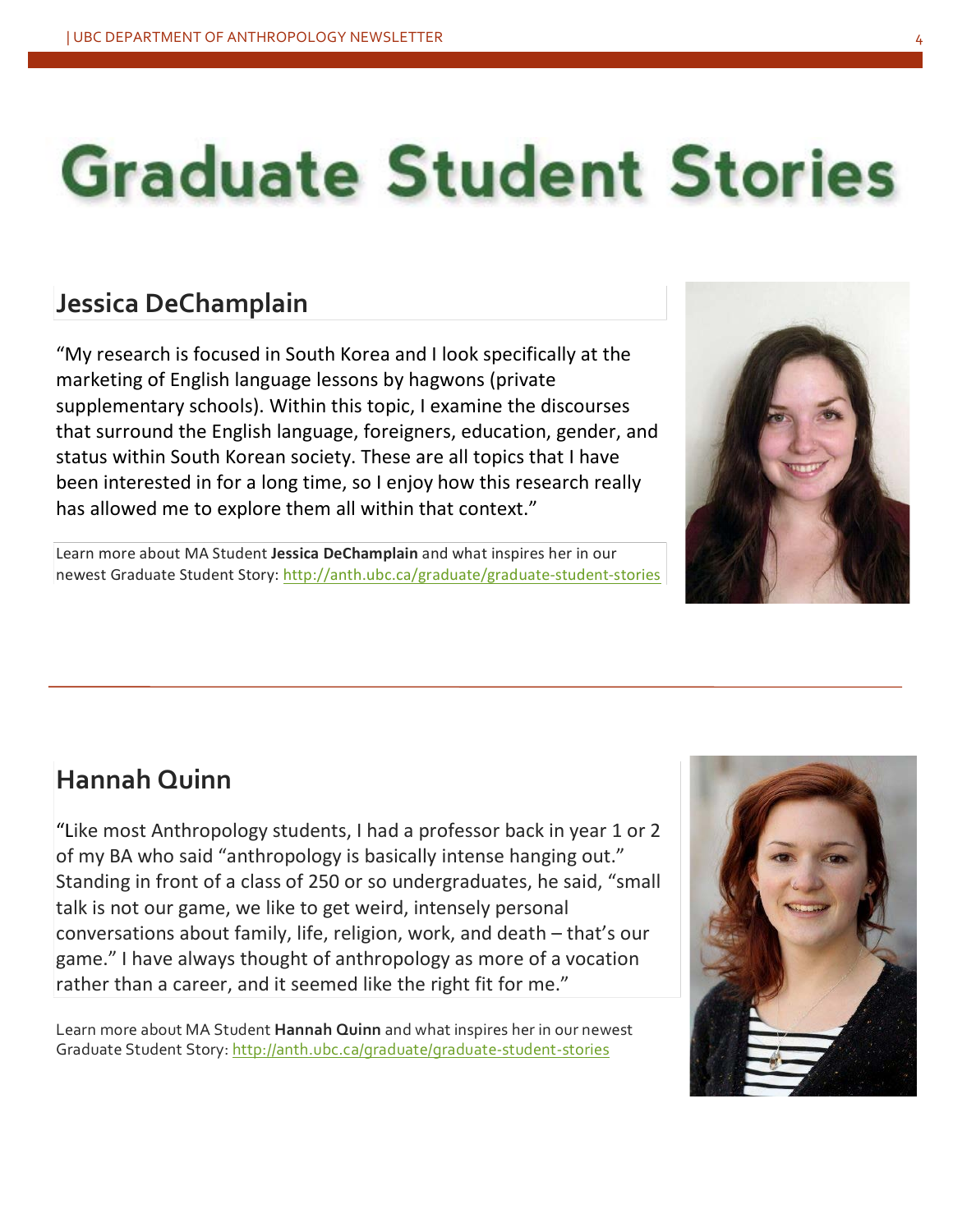

## **March 31, 2017 6:00 - 10:00pm at Sage Bistro**

Looking for a way to unwind with your friends and end this term in style? Are you a fan of delicious food, dressing up, professional photo booth opportunities, and live entertainment to dance the night away? The ASA and SSA are proud to announce the second annual ANSO Gala! Join us for a dazzling night featuring all of these and even a few more surprises. Save the date and get your tickets ASAP!



#### **March 24, 2017 5:30pm**

## **New Developments in Anthropology -On The Horizon**

Poster session hosted by Department of Anthropology, with introduction by Dana Lepofsky, Simon Fraser University. Potluck dinner provided by the UBC Anthropology Department and the Anthropology Graduate Student Association.

Please direct any questions to Tim Allan at: allant4@mail.ubc.ca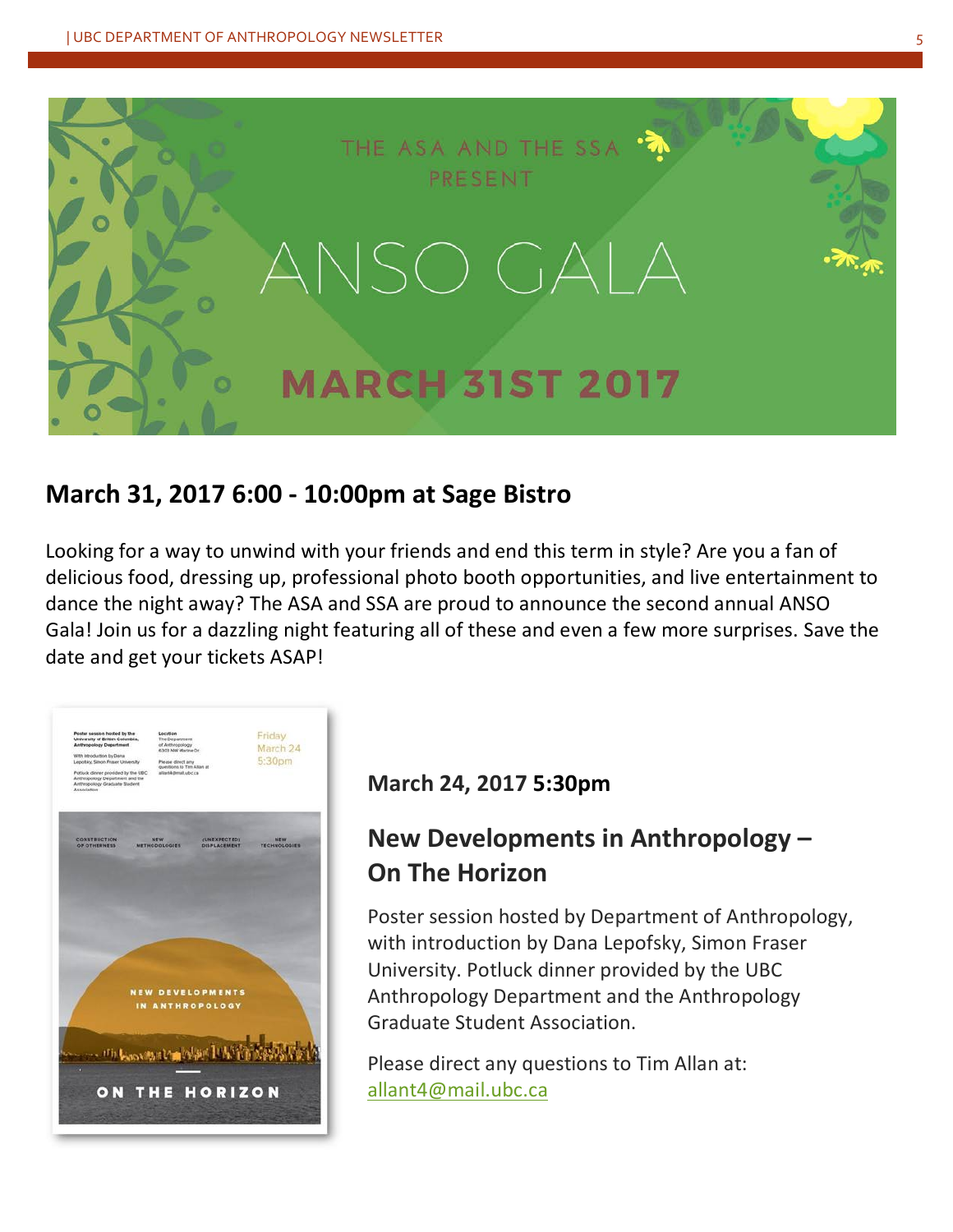

#### **(Photo on the right)**

Professor **Millie Creighton**, Dept of Anthropology, University of British Columbia, Mayor **Gregor Robertson**, Mayor of City of Vancouver, BC, and Professor **Masahiro Hamashita** from Kobe College, Japan. Professor Hamashita was the selected invited lecturer from Japan for the 2017 Japan Foundation and Japan Studies of Canada (JSAC) program, who was nominated for this by Millie Creighton in the Department of Anthropology at UBC and affiliated with the Centre for Japanese Studies at UBC. The photo was taken Feb. 3, 2017 at the Mayor of Vancouver's Lunar New Year luncheon. Professor Hamashita gave lectures on comparative Japanese and Chinese aesthetics at UBC in Vancouver and on the history of Japanese women's education at the University of Alberta in Edmonton.



#### **(Photo on the left)**

**Millie Creighton** and **Chizuru Kinjo** presented two lectures and demonstrations on kimono on January 28, 2017 (Lunar New Year Day) at the Museum of Anthropology (MOA) on the University of British Columbia, Vancouver, BC campus, in conjunction with the exhibit on textiles 'Layers of Influence' (curated by Jennifer Kramer). In addition to the lectures and demonstrations they helped dress guests and MOA staff in kimono. Pictured left to right: **Jennifer Kramer**, faculty in Dept. of Anthropology and MOA curator, Kamshi Kanavathy, MOA Volunteer Associate, **Millie Creighton**, faculty in Dept. of Anthropologoy and Japan specialist, **Chizuru Kinjo,** undergraduate student in Dept. of Anthropology with a certificate in kimono study from Japan.



#### **(Photo on the left)**

Professor **Masahiro Hamashita**, the selected invited lecturer of the Japan Foundation and Japan Studies Association of Canada (JSAC) program nominated gave a special lecture on the history of women's education in Japan to the Anthropology 315 Japanese Culture and Society course on Feb. 6, 2017 which was accompanied by **Millie Creighton**'s linking lecture on the history of Valentine's Day and women's status in Japan. Professor Hamashita is shown standing to the left and Millie Creighton kneeling in Valentine heart sweater. As it was the last meeting of the class before Valentine's Day, students in the class are showing their hearts as well in several cases.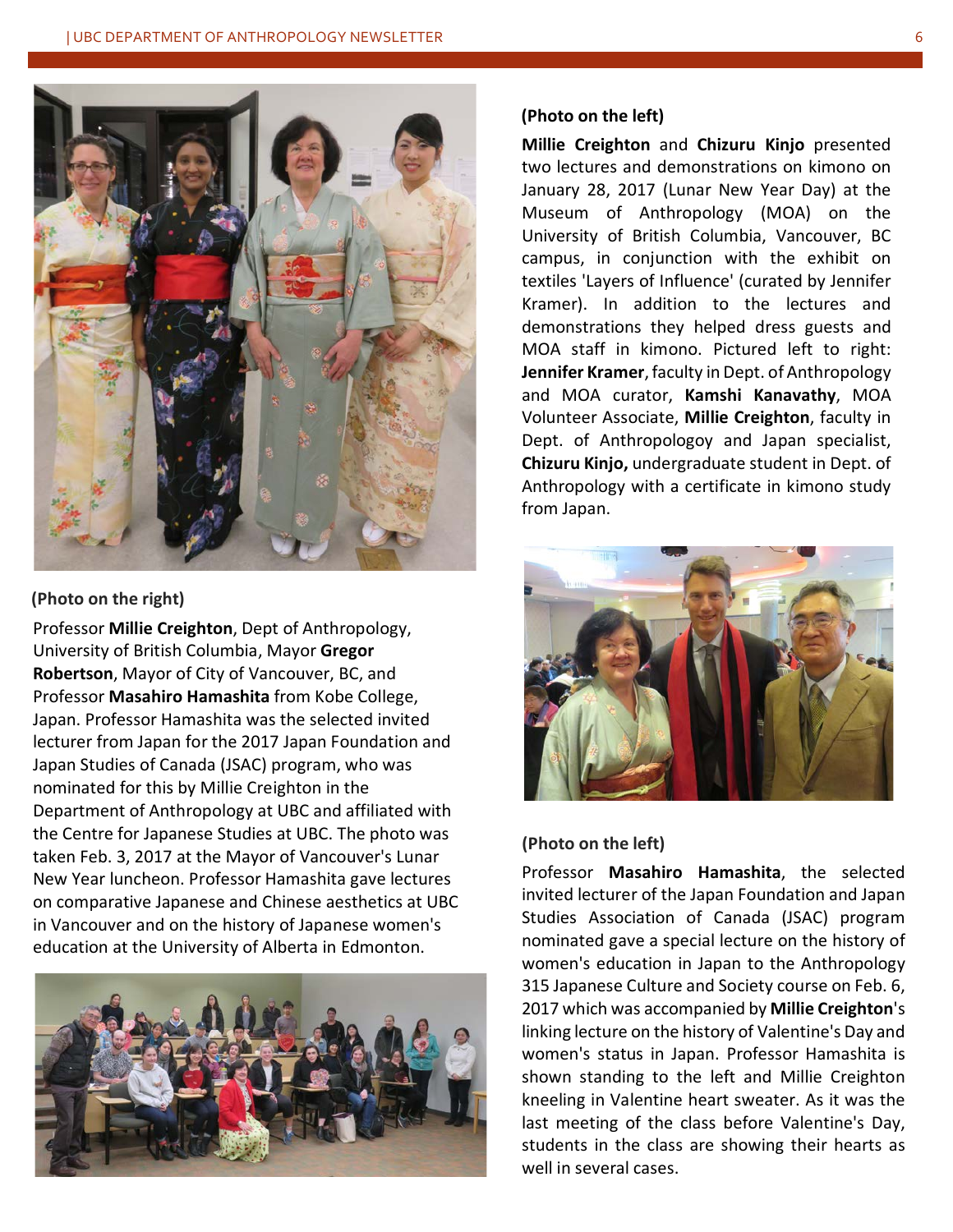## **Presentations**

#### **Millie Creighton**

Millie Creighton gave the invited lecture, 'Identity, Diversity, and Minority Issues Underlying Japan's Immigration, Emigration, and Refugee Policies,' on February 21, 2017 for the Japan and Canada Academic Consortium (JACAC) held this year on the UBC campus, Vancouver, BC, Canada.

#### **Daisy Rosenblum**

Daisy Rosenblum. 2017. Diverse strategies in K<sup>w</sup>ak <sup>w</sup>ala word formation: semantic scope and morphological complexity. Paper presented at the Society for the Study of Indigenous Languages of the Americas. Austin, January 6.

#### **Mark Turin**

Mark Turin. 2017. 'Collaborations in Language: from Documentation to Resurgence.' Franz Boas Lecture Series, Department of Anthropology, University of Western Ontario. London, Ontario. February 24.

## **Publications**

#### **Tim Allan**

- Christoper N. Jass, Timothy Allan, Lisa Bohach, Brian Vivian and Jennifer Austen 2016. New records of late Quaternary Bison from southern Alberta, and comments on significance of Holocene faunal remain. Archaeological Survey of Alberta Occasional Paper Series. No. 36. 169-173
- Todd Kristensen and Timothy Allan 2017. Mountain Movement: How the Rockies Shaped Alberta. RETROACTIVE: Blogging about Alberta's Historic Places. https://albertashistoricplaces.wordpress.com/2017/02/08/mountain-movement-how-therockies-shape-alberta

#### **Sara Shneiderman**

2017 "'Home' does not equal 'citizenship': Belonging in the Age of the Travel Ban" Online series, Speaking Justice to Power: APLA/POLAR Respond to the Trump Executive Order on Immigration, https://politicalandlegalanthro.org/2017/02/22/home-does-not-equal-citizenship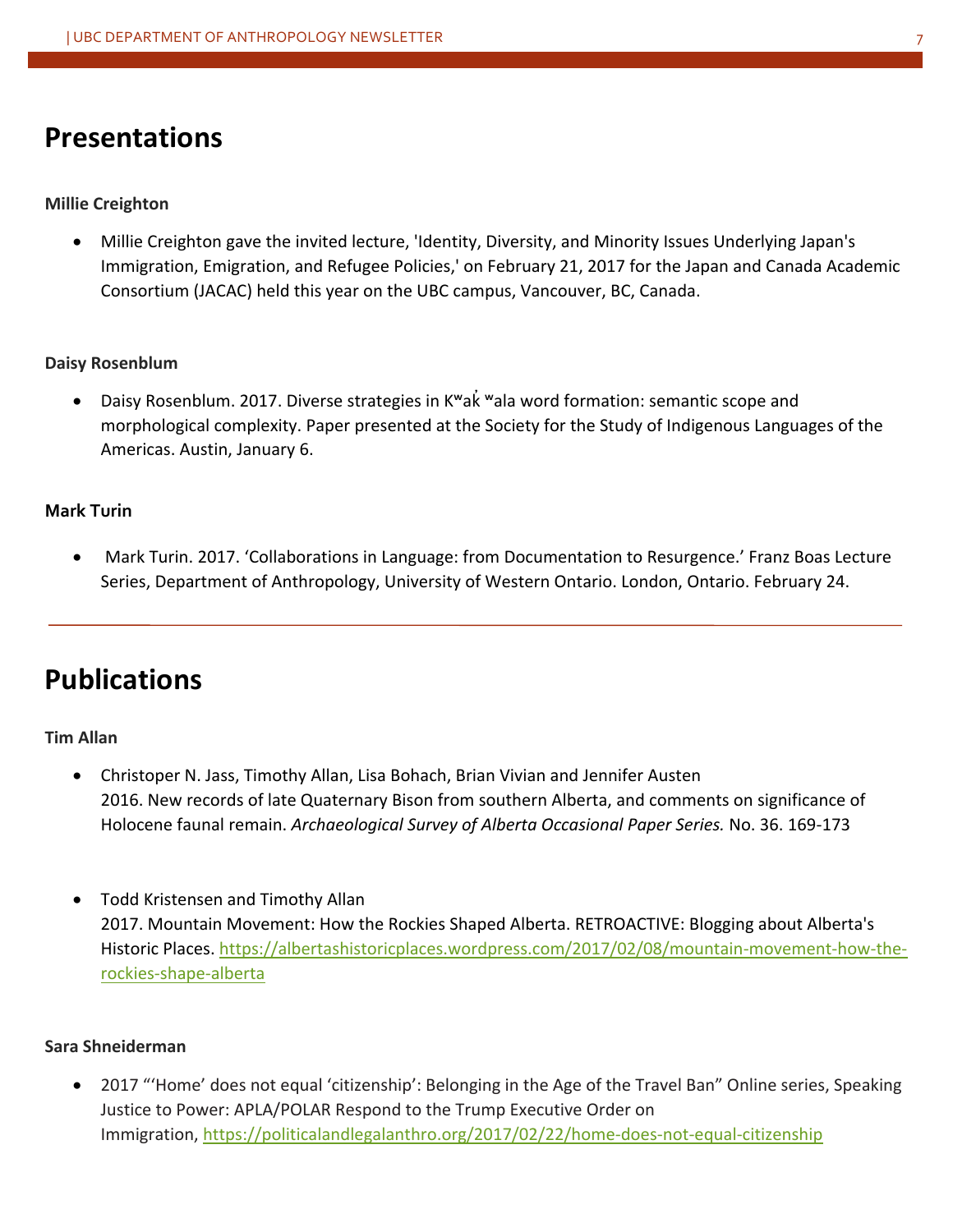#### **Rafael Wainer**

• Wainer, Rafael. 2017. "El rol del humor en la relación terapéutica en Cuidados Paliativos" Fundacion IPA website, January 2. Accessed [February 14, 2017]. http://fundacionipa.com.ar/el-rol-del-humor-en-larelacion-terapeutica-en-cuidados-paliativos

## **Awards, Recognitions & Grants**

#### **Tim Allan**

• January 2016. Received The Roger Soderstrom Scholarship, for Current Research into Alberta's Heritage. \$5,000.

#### **Millie Creighton**

Millie Creighton was reappointed by election as the Vice-President of the Urasenke Tankokai [Urasenke Japanese tea ceremony association] for British Columbia at the organization's annual AGM on January 29, 2017.

#### **Jessica DeChamplain**

Congratulations to Jessica DeChamplain who successfully completed her MA thesis and degree, with the thesis: 'Selling English in South Korea: The Marketing of English and Uses of Foreigners in the English as a Foreign Language Industry'. Supervisor, Millie Creighton, Committee Member, Patrick Moore.

#### **Sara Shneiderman**

Sara Shneiderman is the principal applicant on a successful Teaching and Learning Enhancement Fund (TLEF) grant, "Designing a Himalayan Studies minor: integrating community engagement, language learning and Area Studies knowledge". Through the UBC Himalaya Program (http://himalaya.arts.ubc.ca) Shneiderman will work with an interdisciplinary group of colleagues including Katherine Hacker (Art History), Tsering Shakya (Institute of Asian Research), Ratna Shrestha (Economics), and Mark Turin (Anthropology and FNEL) to develop community-engaged course offerings in Himalayan Studies at UBC, in consultation with Nepali and Tibetan organizations in the Lower Mainland.

#### **Mark Turin**

• A *digital dictionary of the Thangmi language*, Arts Undergraduate Research Award (AURA) \$3,000.